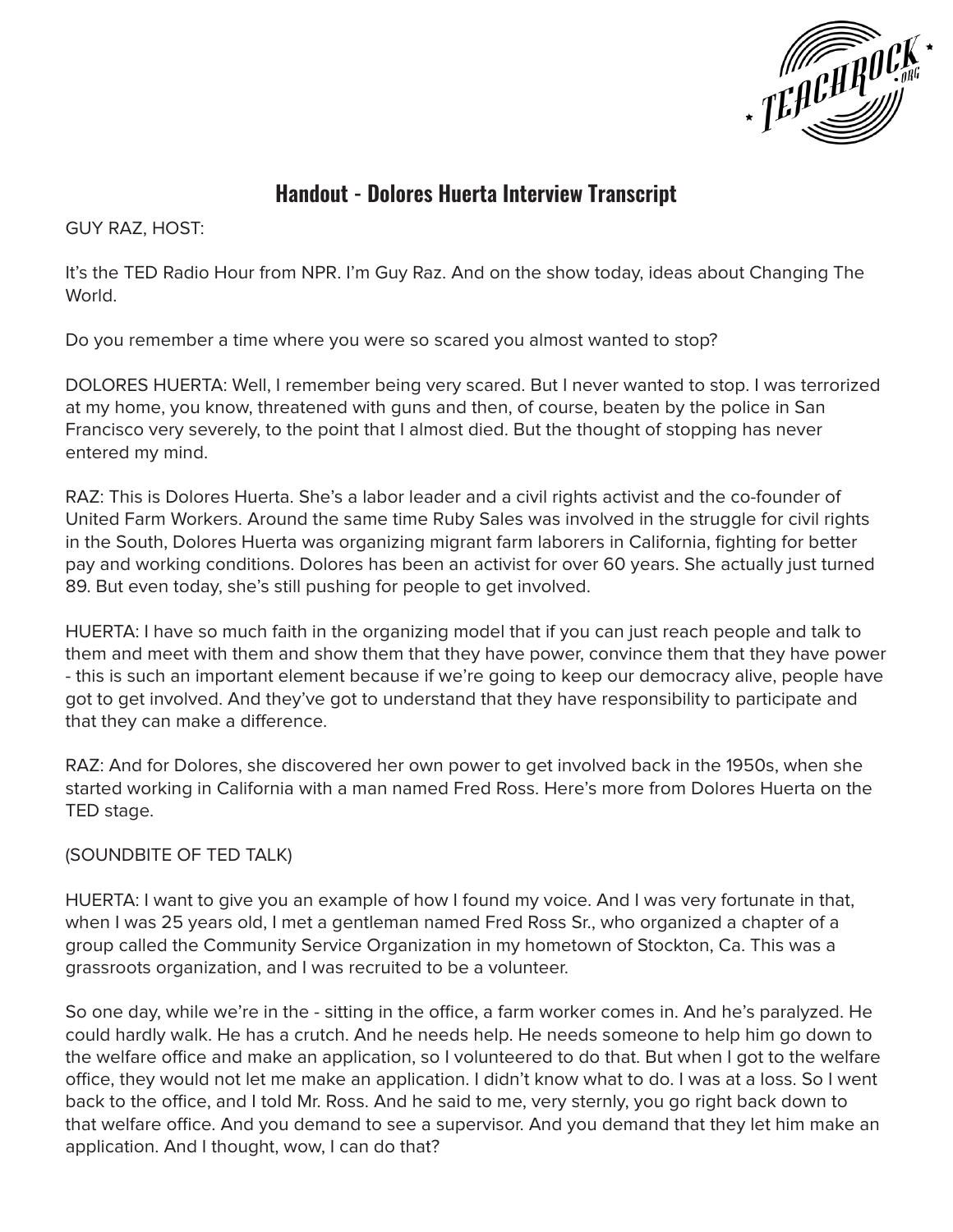

# (LAUGHTER)

HUERTA: So I thought about it. And I kind of overcame my anxieties and my fears. I went down to the welfare office, and I demanded to see the supervisor. Sure enough, he came out. And they had to let Mr. Ruiz make an application for welfare. And he got his disability for himself and his family. But that taught me a lesson. That taught me that I had a voice.

RAZ: I mean, you did that, right? And I wonder, when you think about activists today or people who are considering it, what is it that prevents people from becoming active and involved?

HUERTA: A lot of it is fear, apathy, that they don't really know that they have power. A lot of people just feel, well, that work belongs to somebody else. You know, it doesn't really involve me. I think a lot of people, especially people that are working-class, they're so busy just trying to survive. You know, you have parents that have to work two jobs. And they've got to raise their children. And even when they hear what's happening in the world, again, they don't realize that they can have a role to make sure that that just - that they don't have a role to know that they can make things better. And I think that's why, a lot of times, it's hard to get people to vote because many people get cynical. They don't feel that if they vote, that it's going to make any difference. And so it's just - we have to do a lot, a lot, of education - civic education - to make people understand that they can make a difference.

## (SOUNDBITE OF TED TALK)

HUERTA: I want to give you an example of a woman in our foundation just to show you that, sometimes, people - they have power, but they don't know it. So Leticia Prado is an immigrant from Mexico, only has a sixth-grade education and speaks very limited English. But she was very concerned because the children at the middle school in their town called Weedpatch - this is in California, the Central Valley. They couldn't go out and play in the schoolyard because the air quality is so bad.

So she and her husband went out there, and they passed a bond issue to build a brand-new, stateof-the-art gymnasium for the kids at their middle school. That was a big success. Then she heard a rumor that the principal was going to end the breakfast program for the farm worker children because the principal thought there was just too much paperwork. So Leticia got herself elected to the school board. Eh? They kept the breakfast program, and she got rid of the principal.

#### (LAUGHTER, APPLAUSE)

HUERTA: And this is just an example of a woman who'd never went to high school, never went to college, but she found her power. We recently had midterm elections here in the United States of America. And what did we see? We saw that so many more women, young people, people of color, LGBT folks were all elected to public office. And so we now see that we have this potential. We have this potential to get rid of the apathy. And it will get everyone involved, get everyone committed. I want to just remind everybody, we have power. But in order to achieve the peace that we all yearn for, we've all got to get involved.